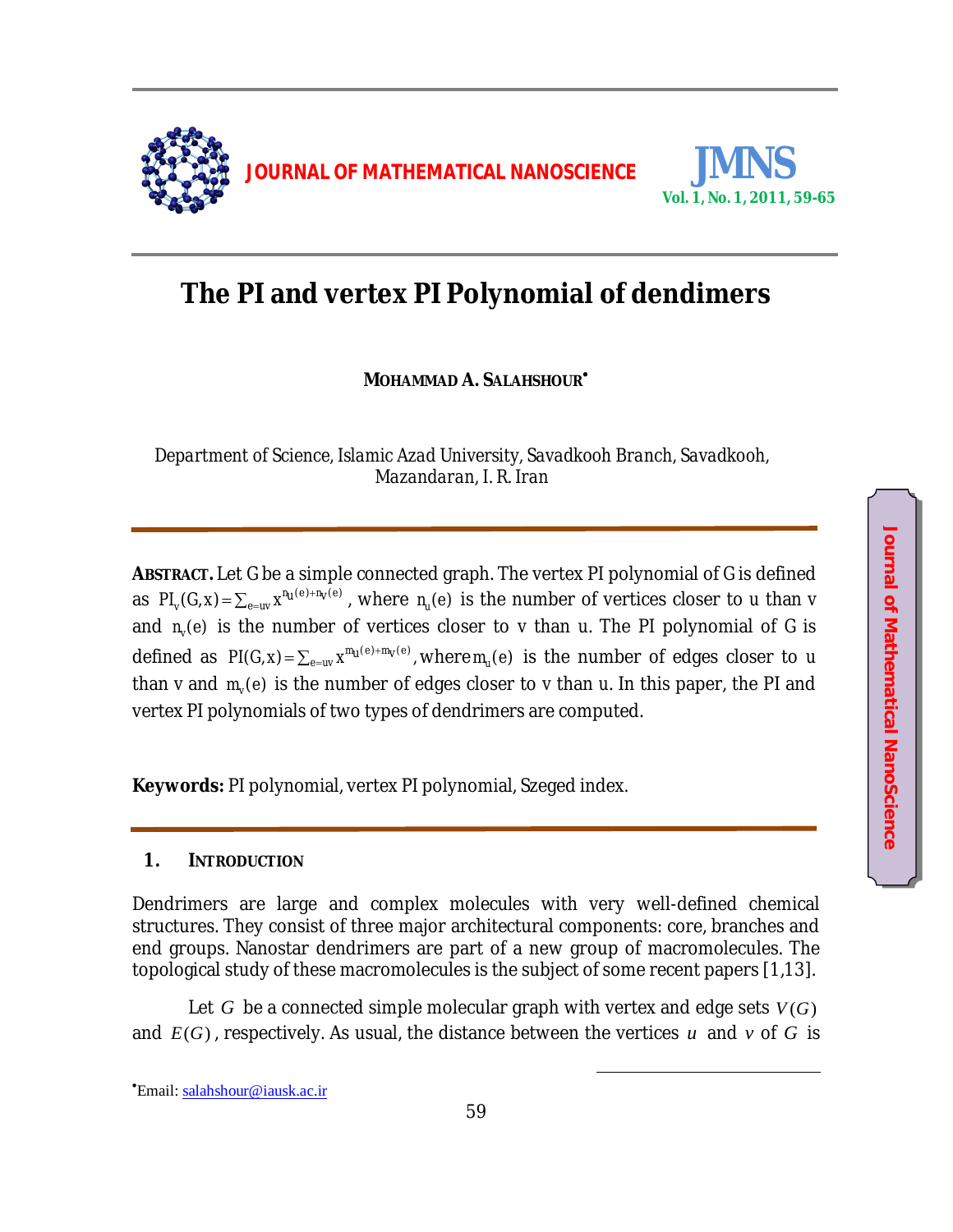.

denoted by  $d_G(u,v)$  (or  $d(u,v)$  for short) and it is defined as the number of edges in a minimal path connecting vertices *u* and *v*.

The PI index of a graph *G* is defined as  $PI(G) = \sum_{e=uv} [m_u(e) + m_v(e)]$ , where  $m_u(e)$  is the number of edges lying closer to  $u$  than to  $v$  and  $m_v(e)$  is defined analogously. The vertex PI index of a graph *G* is defined as  $\mathcal{P}I_{v}(G) = \sum_{e=uv} [n_{u}(e) + n_{v}(e)]$ , where  $n_{u}(e)$  is the number of vertices lying closer to *u* than to *v* and  $n<sub>v</sub>(e)$  is de ined analogously [2-8]. The PI and vertex PI polynomial of G are defined as:

$$
PI_{v}(G, x) = \sum_{e=uv} x^{n_u(e) + n_v(e)} PIG(x, x) = \sum_{e=uv} x^{m_u(e) + m_v(e)}
$$

The mathematical properties of these topological indices can be found in some recent papers [9-20]. In this paper, our notation is standard and taken mainly from the standard book of graph theory. The goal of this article is to compute the PI and vertex PI polynomial of two classes of dendrimeric nanostars.

### **2. THE PI AND VERTEX PI POLYNOMIAL OF NS[N] AND DENDRIMER D[N].**

In this section, we compute the PI and vertex PI polynomial of dendrimer NS[n], where NS[n] is the following nanostar.

We begin by stating some general theorem in graph theory.

**Theorem A ([12]).** 
$$
PI(G) = |E|^2 - \sum_{e=uv} N(e)
$$
, where  $N(e) = |\{xy | d(x,e) = d(y,e)\}|$ .

**Theorem B.**  $PI(G, x) = x^{|E|} \sum_{e=w} x^{-e}$ *e uv*  $PI(G, x) = x^{|E|} \sum x^{-N(e)}$ .

**Theorem C.**  $PI_v(G) = |E||V| - \sum_{e=uv} N(e)$ , where  $N(e)$  is the number of vertices of *G* with  $d(x, u) = d(x, v)$ ,  $x \in V(G)$ .

**Theorem D.**  $PI_v(G, x) = x^{|V|} \sum_{e=uv} x^{-e}$ *e uv*  $PI_v(G, x) = x^{|V|} \sum_{e=uv} x^{-N(e)}$  where N(e) is the number of vertices of G with  $d(x, u) = d(x, v)$ . **EP and Science The Science of Science Control**<br> **Note that PI polynomial of two classes of dendrimeric nanostars.**<br> **2. THE PI AND VERTEX PI POLYNOMIAL OF NS[N] AND DENDIMATELY PI POLYNOMIAL OF NS[N] AND DENDIMATELY PI** 

**Lemma 1.**  $|V(NS[n])| = 3 \times 2^{n+4} - 8$  and  $|E(NS[n])| = 52 \times 2^n - 8$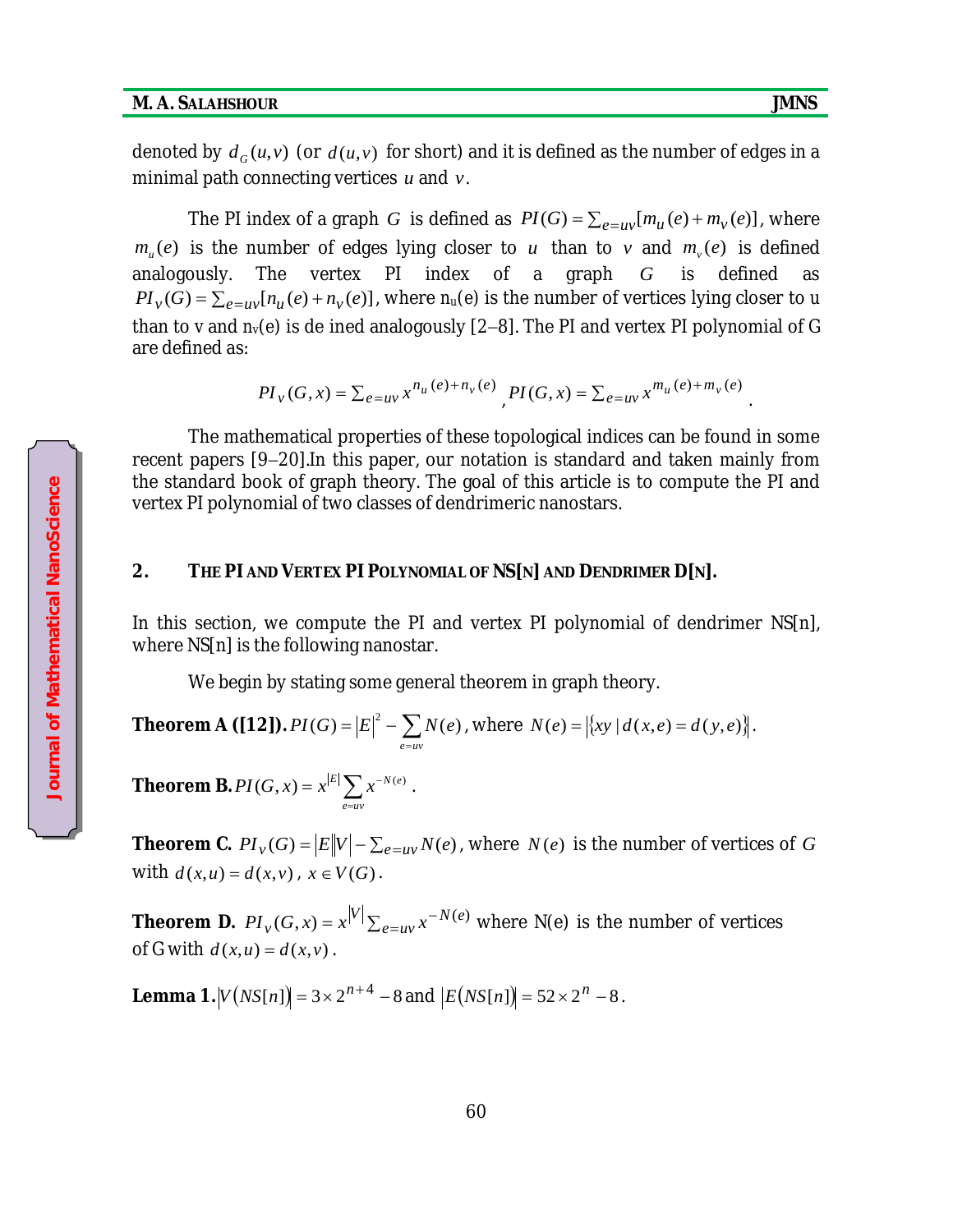## **THE PI AND VERTEX PI POLYNOMIAL OF DENDIMERS**



**Figure 1.**The Nanostar Dendrimer NS[4].

**Theorem 2.** If  $G = NS[n]$  then

$$
PI\big(NS[n], x\big) = 6 \times 2^{n+2} x^{52 \times 2^n - 10} + (28 \times 2^n - 8) x^{52 \times 2^n - 9},
$$

$$
PI\big(NS[n]\big) = (52 \times 2^n - 8)(52 \times 2^n - 9) - 6 \times 2^{n+2}.
$$

**Proof.** Let  $e = uv$  be an edge on hexagon then,

$$
m_u(e) + m_v(e) = m - 2 = 52 \times 2^n - 8 - 2 = 52 \times 2^n - 10.
$$

A simple computation shows that if  $e = uv$  is not an edge of hexagon then

$$
m_u(e) + m_v(e) = m - 1 = 52 \times 2^n - 8 - 1 = 52 \times 2^n - 9.
$$

Thus,

$$
PI\left(NS[n],x\right) = 6 \times 2^{n+2} x^{52 \times 2^n - 10} + (28 \times 2^n - 8) x^{52 \times 2^n - 9}
$$

$$
PI\left(NS[n]\right) = (52 \times 2^n - 8)(52 \times 2^n - 9) - 6 \times 2^{n+2},
$$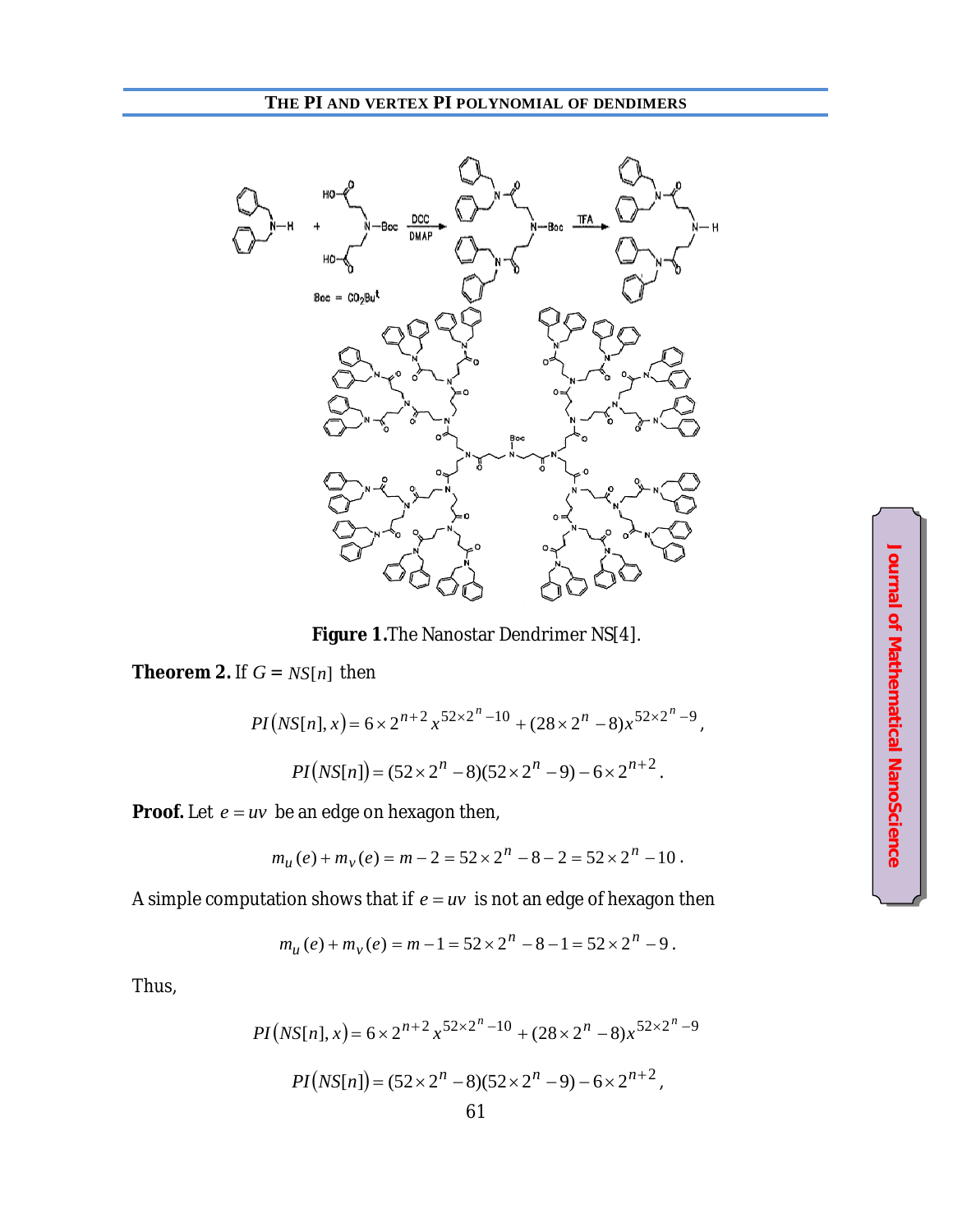which completes the proof.

**Theorem 3**.  $PI_v(NS[n], x) = x^{3 \times 2^{n+4} - 8}$  and  $PI_v(NS[n]) = (3 \times 2^{n+4} - 8)(52 \times 2^n - 8)$ .

**Theorem 4.**If  $G$  be a connected graph with  $k$  disjoint even r-cycle then  $PI(G)$  =  $m^2$  –  $m - kr$ .

**Proof.** If  $e \in E(G)$  then  $N(e) = 1$  , otherwise  $N(e) = 0$  . By Theorem A,  $PI(G) = m^2 - 1$  $m - kr$ .

Now we are ready to compute the PI and vertex PI polynomials of dendrimer D(n), depicted in Figure 2.

**Lemma 5.** If *N* is the number of vertices of *D*[*n*], then

$$
n_u(e_i) n_v(e_i) = \left(\frac{3^{n+1-i} - 1}{2}\right)(N - \frac{3^{n+1-i} - 1}{2}).
$$

**Proof.**From Figure 2,one can see that there are 2  $3^{n+1-i} - 1$ vertices on one side of $\emph{e}_{i}$ that are farther from the center. In this case, those are closer to a vertex of  $e_i$  that is farther from the center and the rest vertices are closer to the other vertex of  $e_i$  . Thus

$$
n_u(e_i) n_v(e_i) = \left(\frac{3^{n+1-i} - 1}{2}\right)(N - \frac{3^{n+1-i} - 1}{2}).
$$

**Lemma 6.** If *N* is the number of vertices *D*[*n*], then

$$
m_{u}(e_{i})m_{v}(e_{i}) = \left(\frac{3^{n+1-i}-1}{2}-1\right)(N-1-\frac{3^{n+1-i}-1}{2}).
$$

**Proof.** In Figure 2 for the edge  $e_i$  there are  $\frac{2}{2}$  -1 2  $3^{n+1-i}-1$  $\frac{1}{2}$  - 1 edges on one side  $\,e_{_{i}}\,$  that are farther from the center. In this case, those are closer to a vertex of  $\,e_{_{i}}\,$  that is farther from the center and the rest edges are closer to the other vertex of  $e_i$  . Thus

$$
m_u(e_i)m_v(e_i) = \left(\frac{3^{n+1-i}-1}{2} - 1\right)(N - 1 - \frac{3^{n+1-i}-1}{2}).
$$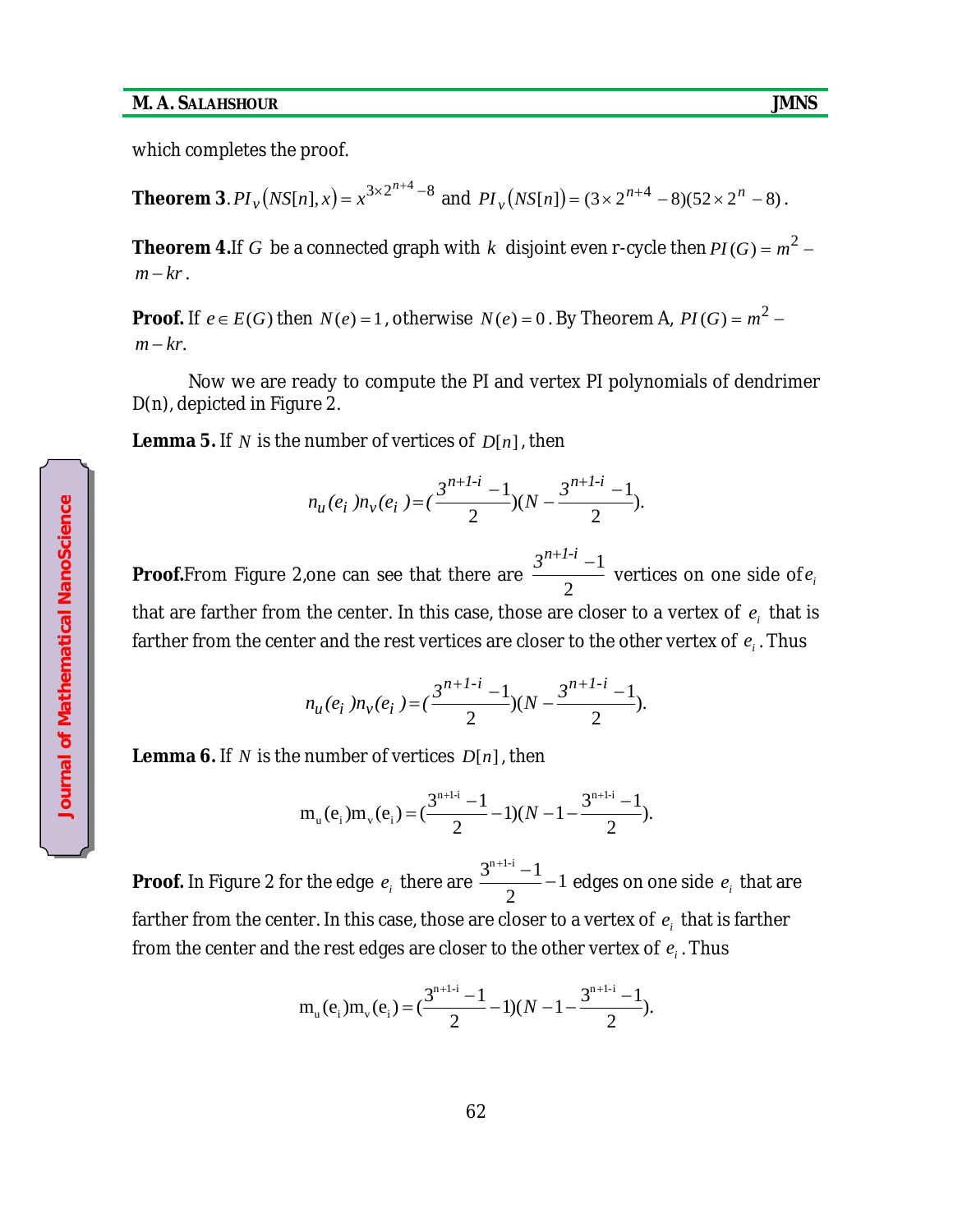

**Figure 2.**DendrimerD[2].

**Theorem 7.** If *N* is the number of vertices *D*[*n*], then

$$
P(Sz(G), x) = \sum_{i=0}^{n} (4 \times 3^{i}) x^{(\frac{3^{n+1-i}-1}{2})(N - \frac{3^{n+1-i}-1}{2})},
$$
  
 
$$
P(Sz_{e}(G), x) = \sum_{i=0}^{n} (4 \times 3^{i}) x^{(\frac{3^{n+1-i}-1}{2}-1)(N-1 - \frac{3^{n+1-i}-1}{2})}.
$$

**Proof.** This dendrimer has exactly  $4 \times 3^i$  edges in the *i*<sup>th</sup> stage. By two previous lemmas,  $n_{u}(e_{i})n_{v}(e_{i})$  and  $m_{u}(e_{i})m_{v}(e_{i})$  are computed as:

$$
P(Sz(G), x) = \sum_{i=0}^{n} (4 \times 3^{i}) x^{(\frac{3^{n+1-i}-1}{2})(N-\frac{3^{n+1-i}-1}{2})},
$$
  

$$
P(Sz_{e}(G), x) = \sum_{i=0}^{n} (4 \times 3^{i}) x^{(\frac{3^{n+1-i}-1}{2}-1)(N-1-\frac{3^{n+1-i}-1}{2})},
$$

this completes the proof.

**Corollary 8.** If *N* is the number of vertices *D*[*n*], then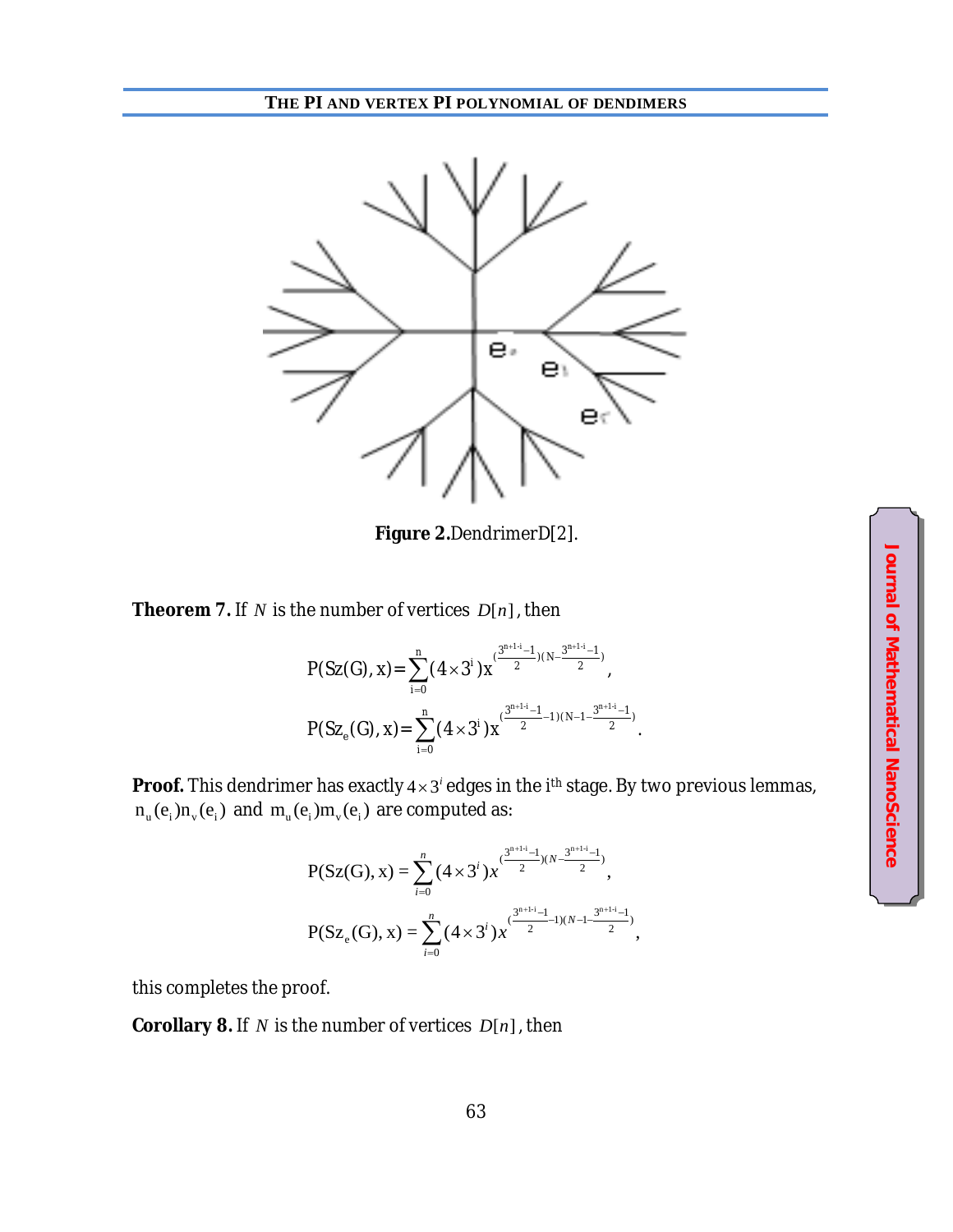$$
Sz(G) = \sum_{i=0}^{n} (4 \times 3^{i}) (\frac{3^{n+1-i}-1}{2})(N - \frac{3^{n+1-i}-1}{2}),
$$
  
\n
$$
Sz_e(G) = \sum_{i=0}^{n} (4 \times 3^{i}) (\frac{3^{n+1-i}-1}{2} - 1)(N - 1 - \frac{3^{n+1-i}-1}{2}).
$$

The two indices are easily obtained by the calculated value of *N* .

**ACKNOWLEDGEMENT**. This work was supported by grants from Islamic Azad University Savadkoh Branch.

### **REFERENCES**

- 1. A. R. Ashrafi, M. Ghorbani and M. Jalali, The vertex PI and Szeged polynomials of an in inite family of fullerenes, J. Theor. Comput. Chem., 2 (2008), 221- 231.
- 2. M.V. Diudea, I. Gutman and L. Jantschi, Molecular Topology, Huntington, NY, (2001).
- 3. G. H. Fath-Tabar, T. Doslic and A. R. Ashrafi, On the Szeged and the Laplacian Szeged spectrum of a graph, Linear Algebra Appl., 433 (2010), 662-671.
- 4. G. H. Fath-Tabar, M. J. Nadjafi-Arani, M. Mogharrab and A. R. Ashrafi, Some inequalities for zeged-like topological indices of graphs, MATCH Commun. Math. Comput. Chem. 63 (2010), 145-150.
- 5. G. H. Fath-Tabar, B. Furtula and I. Gutman, A new geometric-arithmetic index, J. Math. Chem., 47 (2010), 477 – 48.
- 6. I. Gutman, L. Popovic, P. V. Khadikar, S. Karmarkar, S. Joshi and M. Mandloi, Relations between Wiener and Szeged indices of monocyclic molecules, MATCH Commun. Math. Comput. Chem., 35 (1997), 91-103.
- 7. I. Gutman, P. V. Khadikar and T. Khaddar: Wiener and Szeged indices of benzenoid hydrocarbons containing a linear polyacene fragment, MATCH Commun. Math. Comput. Chem.,35 (1997), 105-116.
- 8. M. H. Khalifeh, H. Yousefi-Azari and A. R. Ashrafi, A matrix method for computing Szeged and vertex PI indices of join and composition of graphs, Linear Algebra Appl., 429 (2008), 2702-2709.
- 9. M. H. Khalifeh, H. Yousefi-Azari and A. R. Ashrafi, Vertex and edge PI indices of Cartesian product graphs, Discrete Appl. Math., 156 (2008), 1780-1789.
- 10. M. H. Khalifeh, H. Yousefi-Azari and A. R. Ashrafi, Vertex and edge PI indices of Cartesian product graphs, Discrete Appl. Math., 10 (2008), 1780-1789.
- 11. S. Klavžar, A. Rajapakse and I. Gutman, The Szeged and the Wiener index of graphs, Applied Mathematics Letters, 9 (1996), 45-49.